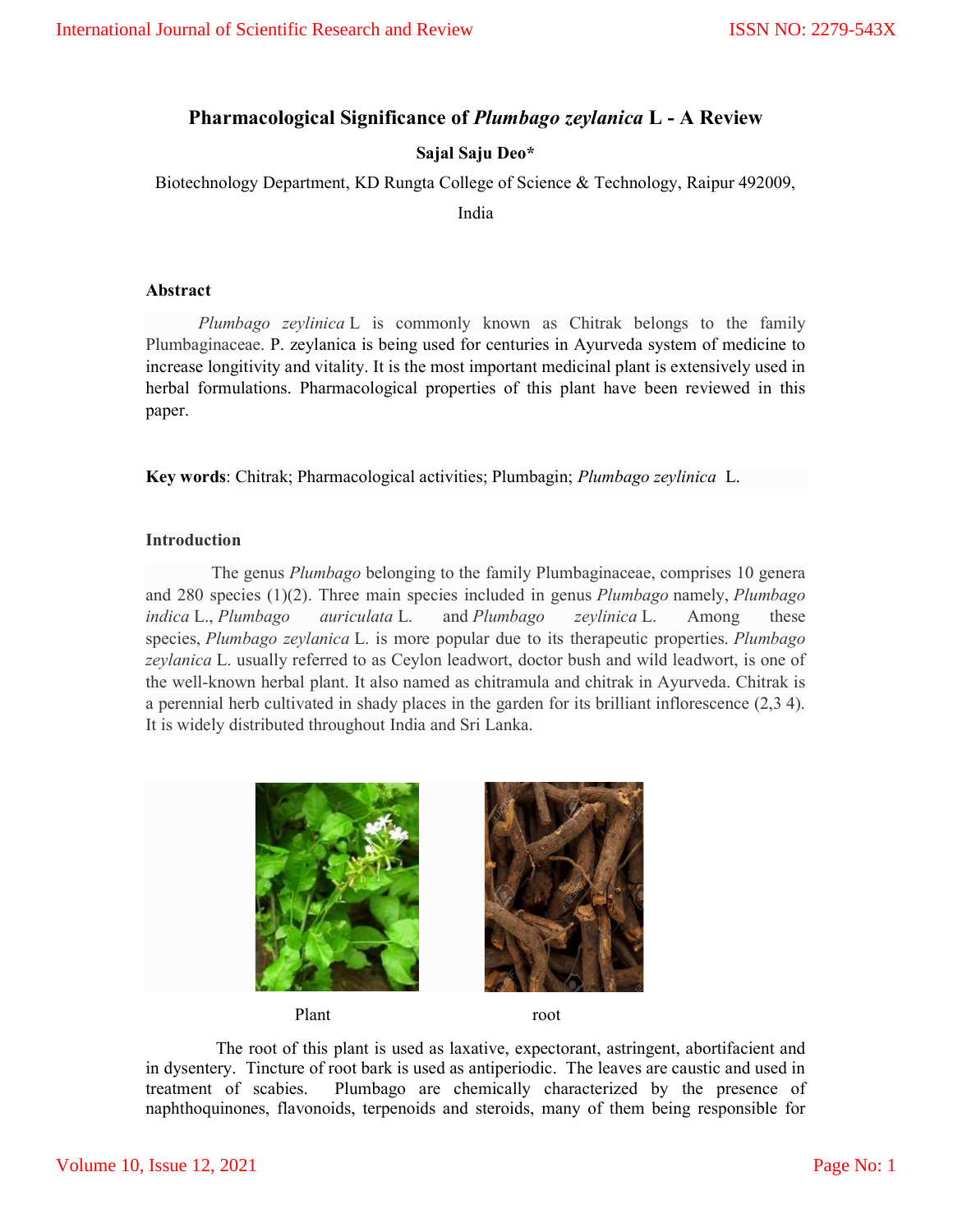several biodynamic activities. Popular name of Plumbago zeylanica is lead wort. This plant is also known by several names in different parts of the world. In India its common name is "Chitrak"(5). The root of PZ has been reported to be a powerful poison when given orally or applied to ostium uteri, causes abortion. $(6,7)$  The methanol root extract of PZ in rabbits produced a limited toxic effect and did not produce any overt signs of toxicity in skin28 and possible in vivo protective effect against cyclophosphamide-induced genotoxicity and oxidative stress in mice.(8,9,10) Moreover the acute toxicity studies of PZ in albino rats revealed that the oral LD50 of the drug is 65mg/kg body weight and in the dead animals, the post mortem revealed a profuse bleeding in the viscera.(11,12) The medico legal aspects have also described by Goutam and Goutam(13)

Classification (14)

Kingdom: Plantae

Order: Caryophyllales

Family: Plumbaginaceae

Genus: Plumbago

Species: Zeylanica

#### Synonyms of P. Zeylanica

Hindi: Chira, Chitra

Sanskrit: Agni, Vahini

English: Lead wort, Ceylon lead wort

Punjabi: Chitra

Bengali: Chita

Gujarati: Chitrakmula

Kannada: Chitrakmula, Bilichitramala

Malayalam: Vellakeduveli

Tamil: Kodiveli, Chitramoolam

Telugu: Chitramulam

#### Phyto- constituents:

Root- The root bark of P. zeylanica contains plumbagin. New pigment, viz, 3 chloroplumbagin, 3, 3- biplumbagin, binaphthoquinone identified as 3', 6'- biplumbagin, and four other pigments identified as isozeylanone, zeylanone, elliptinone, and droserone (15) (16) The isolation of plumbagin, droserone, isoshinanolone and a new napthalenone i.e., 1, 2 (3)-tetrahydro-3, 3'-plumbagin reported from the phenolic fraction of the light petrol extract of the roots (17)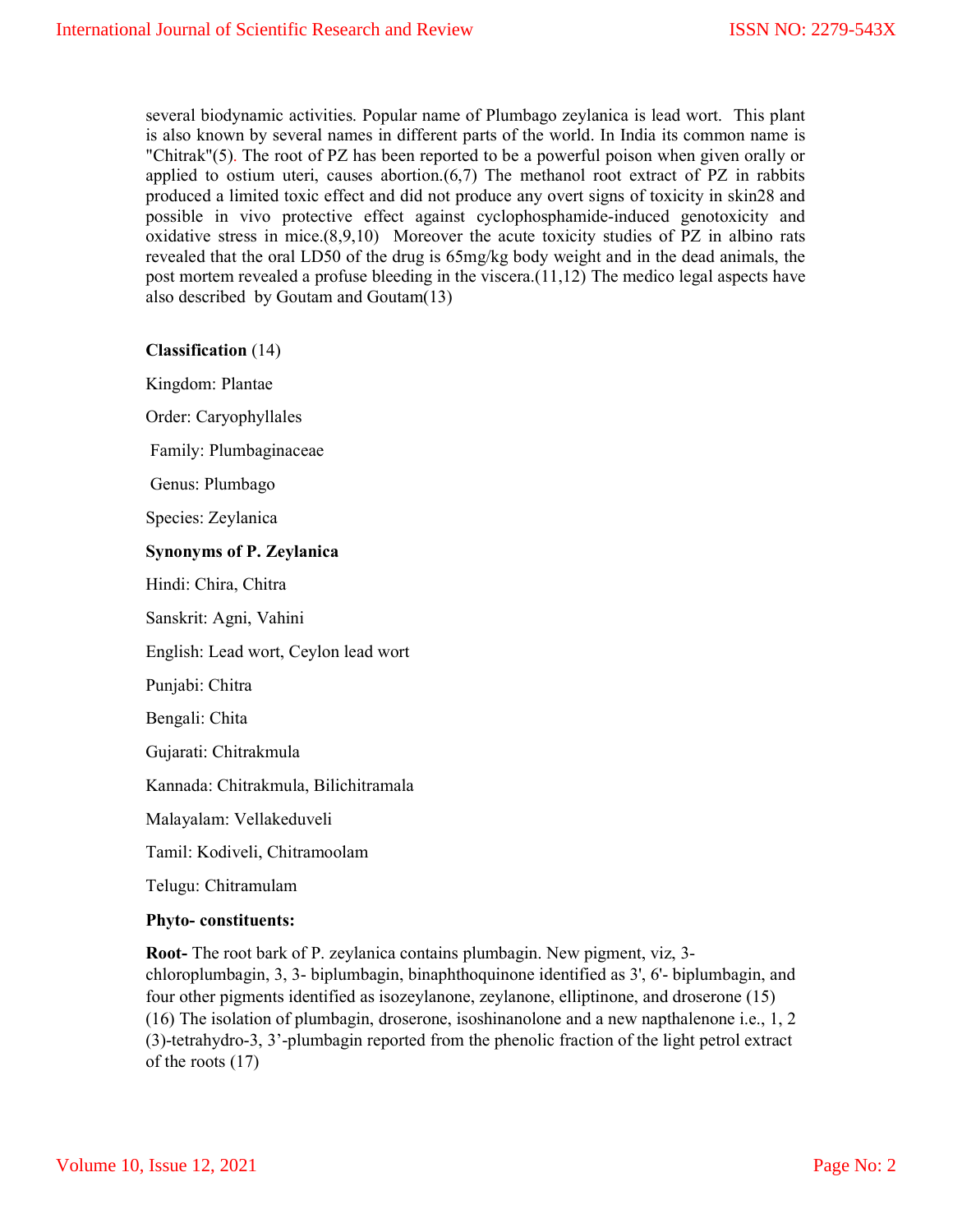Flowers contain plumbagin, zeylanone, and glucose. Leaves contain plumbagin, chitanone. and Stem contain plumbagin, Droserone, zeylanone, isozeylanone, sitosterol, stigmasterol, campesterol, and dihydroflavinol-plumbaginol.

The present review aimed to compile up to date and comprehensive information of Plumbago zeylanica with special emphasis on its pharmacological activities.

### Pharmacological activities:

#### Antimicrobial activity

 Antifungal potential of Plumbago zeylanica L was studied by Jain et al (18) against four pathogenic fungal species Fusarium oxysporum, Rhizoctonia solanii, Alternaria sp. and Sclerotium rolfsii. Result indicated excellent inhibitory activities against Alternaria spp. whereas least against *S. rolfsii* at  $62.5 \mu g/ml$ . Similarly, Ogunleye and co-workers  $(19)$ evaluated the antibacterial activity of the ethanoic extract of Plumbago zeylanica L. root bark against seven bacteria extracted from two dumpsites within the city of Akure. Results revealed, antibacterial activity of the extract enhances with increasing concentration. Shweta and Dubey studied antimicrobial properties of the leaves extracts of the plant against some known drugs. The in-vitro antimicrobial activity and the minimum inhibitory concentration (MIC) of the crude extract and the standard antibiotics were studied. Maximum inhibition was reported with leaves extracts as compared to the standard antibiotics (20). In another study Singh and colleagues examined methanolic extracts of the stem and the leaves against six bacterial species and nine fungal species for antimicrobial studies. Leaves extract indicated maximum antimicrobial activity against both Staphylococcus aureus and Fusarium oxysporum whereas the stem extract was noted to be more antimicrobial against the Pseudomonas aeruginosa and the Penicillium expansum species. Results indicated that the methanolic extract of Plumbago zeylanica L. stem possess significant antibacterial activity (21).

## Abortifacient & Antifertility Activity

PZ plant studied for its abortifacient and antifertility activity. Azad Chowdhury et al (22) and Edwin et al ((23) investigated that the acetone and ethanol extracts of PZ were most effective to interrupt the estrous cycle and exhibited a prolonged diestrous stage of the estrous cycle resulting to a temporary inhibition of ovulation. Also in human, PZ acts as family planning agents ((24,25). and anti-implantation agents that appear to interfere with progesterone synthesis or utilization. (26,27).

## Antiviral activity:

 Antiviral activities of the 80% methanolic extracts of Plumbago zeylanica have been examined against coxsackievirus B3 (CVB3), influenza A virus and herpes simplex virus type1 Kupka (HSV-1) using cytopathic effect (CPE) inhibitory assays in HeLa, MDCK, and GMK cells, respectively. The antiviral activity of the most active compound was confirmed with plaque reduction assays. In addition, CVB3 was inhibited by the extracts of Plumbago zeylanica (28)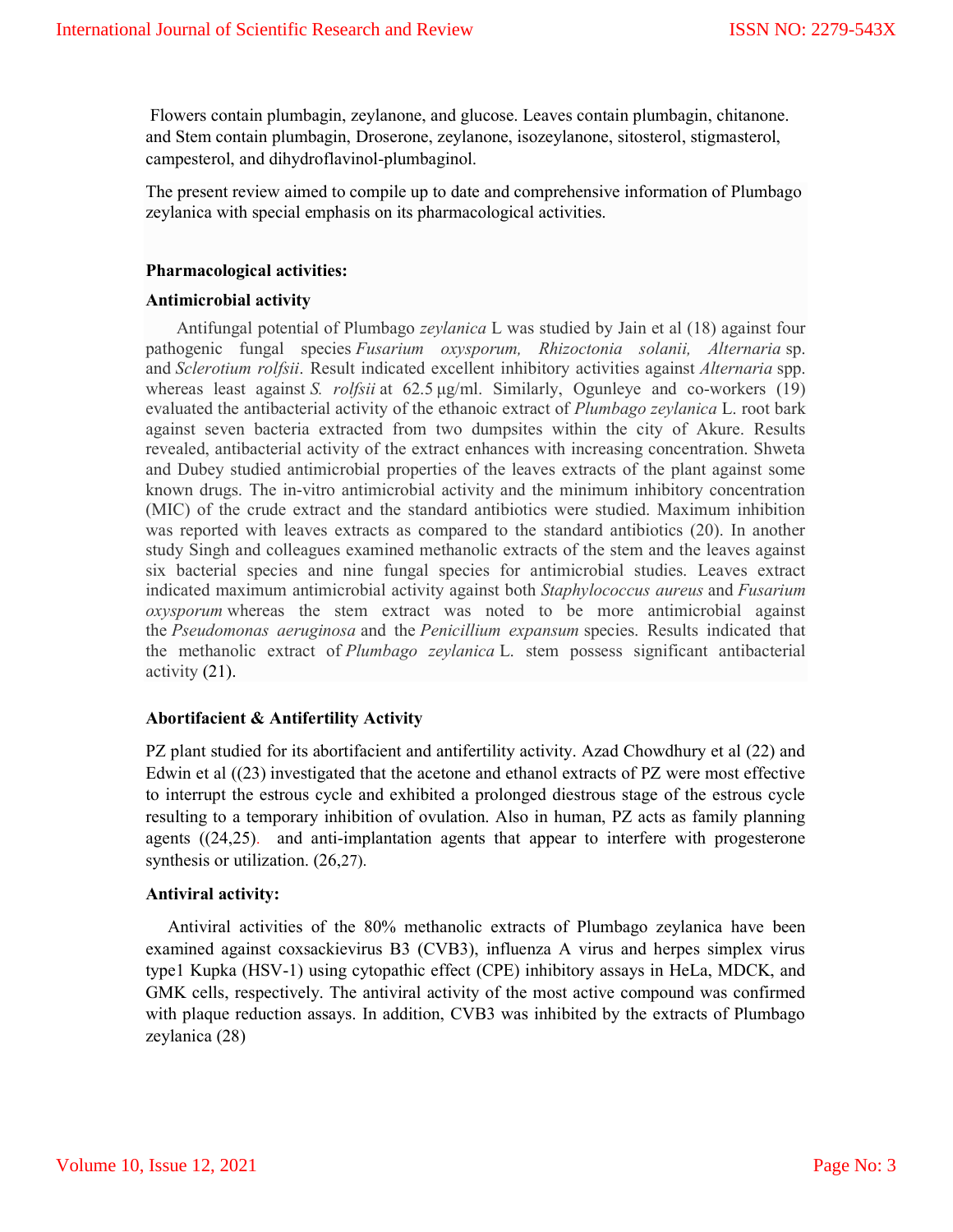#### Anti-allergic activity:

 Dai et al (29) reported that 70% ethanol extract from Plumbago zeylanica stems (EPZ) dose-dependently inhibited systemic anaphylactic shock induced by compound 48/80 in mice, reduced homologous passive cutaneous anaphylaxis and skin reactions induced by histamine or serotonin in rats. EPZ (50 µg/ml) markedly increased intracellular cAMP content of rat mast cells. These findings demonstrate that EPZ inhibits mast cell-dependent immediate allergic reactions, which is probably mediated by reducing the release of mediators such as histamine from mast cells via elevating intracellular cAMP level and weakening the inflammatory action of mediators

#### Antimalarial Activity

 Plumbago zeylanica root has been used for a potential of antiplasmodial properties and to treat fever or malaria. (30,31) The study was examined in vitro for antiplasmodial properties against Plasmodium falciparum. Malaria is normally transmitted to people by mosquitoes infected with the malaria parasite. Avoiding the bites of Anopheles mosquitoes is the best way to prevent Malaria. On the other hand, the highest Larvicidal potential was found in methanol extracts of PZ roots against Anopheles aegypti and A. stephensi. (32,33) The hexane and chloroform extracts of PZ also found to have highest larvicidal activity against Anopheles gambiae (34).

#### Toxicity studies

 Teshome et al. (35) conducted toxicity studies on dermal application of plant extract of P. zeylanica used in Ethiopian traditional medicine. Repeated dose toxicity test was associated with increased relative testis weight ( $P < 0.05$ ) as well as higher values for blood urea nitrogen and  $K^+$  (P < 0.05) in both sexes with the highest dose (1000 mg/kg) group, although histopathological analyses failed to lend support to these observations. Taken together, the dermatotoxicity test results from this study suggest that P. zeylanica toxic effects might be limited to effects like moderate irritation.

. Anti-inflammatory Activity Chen et al, (36) reported that plumbagin modulates COX-2, MMP-9 and suppress NF-κB activation and gene expression in the peripheral blood mononuclear cell and this arrest cell cycle progression so P. zeylanica extract containing saberosin which exhibit anti-inflammatory activity. Vishnu anta et al, (37) also reported the hydro alcoholic extract of P. zeylanica leaf showed anti-inflammatory activity. Sheeja et al, (38) and Dang et al, (39). showed that P. zeylanica reduces the oedema thus comforting the body part, it was also investigated to suppress the NF-kB activation in the tumour cells and for prevention of graft versus host disease (40). Arunachala et al, (41) revealed the antiinflammatory effect of P. zeylanica in carrageenin induced raw paw oedema in rats. In the investigation, four groups were taken where two groups were treated with 300mg/kg and 500mg/kg which confirm the 31.03% and 60.30% acute inflammation inhibition.

#### Antiplasmodial activity

 In-vitro screening of Indian medicinal plants for antiplasmodial properties against Plasmodium falciparum. of 80 analyzed ethanol extracts, from 47 species, significant effects were by Simonsen et al. (2001) and found for 31 of the extracts one of that was P. zeylanica. activity. (42)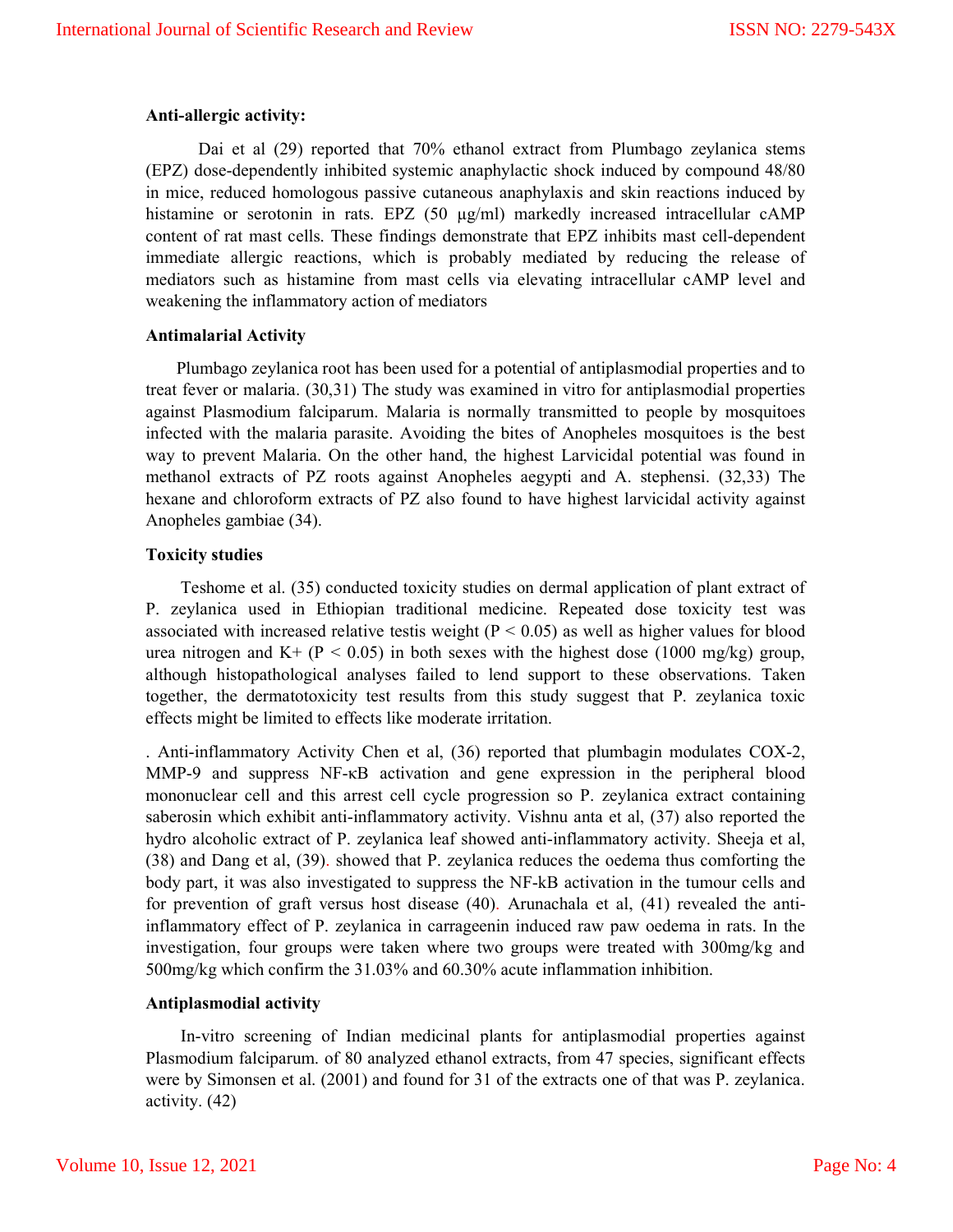## Hypocholesterolemic activity

Sharma et al., (1991) plumbagin isolated from the roots of PZ and introduced in the hyplipidemic rabbits which reduces serum cholesterol and LDL- Cholesterol by 53 to 86% and 61 to 91% respectively. Plumbagin prevents the accumulation of cholesterol and triglycerides in liver and aorta. (43)

## Central nervous system activity

 A study reported that hydro-alcoholic leaf extract of P. zeylanica were evaluated for its CNS activity and it was found that the extract showed significant CNS depressant activity with the muscle relaxant properties (44). Vishnukanta et al., also investigated the anticonvulsant activity of hydro-alcoholic leaf extract of P. zeylanica and results showed that it did not possess the anti-convulsant activity (45)

#### Wound healing activity

Wound healing activity of methanolic extract of P. zeylanica root reported in wistar albino rats (46) A study investigated the wound healing activity of ethanoic root extract of P. zeylanica in wistar rats and found that the activity is due to the presence of phytochemicals such as terpenoids, alkaloids, flavonoids, saponins etc. and these compounds are responsible for the wound healing activity of the plant (47). Another study reported the evidence of oxidative stress in pathogenesis of non-healing ulcers. As the wound healing mainly depends on low level of oxidant so the antioxidant nature of the plant extract obtained from P. zeylanica helps in controlling the wound oxidative stress thus accelerating wound healing (48).

#### Conclusion

 Plumbago zeylanica is being used for centuries in Ayurveda system of medicine to increase longitivity and vitality. It is the most important medicinal plant is which extensively used in herbal formulations. It is chemically rich with its diverse content of active compounds, such as plumbazin, chitranone, zeylanone and many useful naphthaquinone constituents of multipurpose medicinal agent. From the above reviewed work, it is evident that plant Plumbago zeylanica L. has great potential to be integrated into conventional medical practice for the treatment and management of various kind of diseases. Presence of wide number of biologically active phytochemicals and its pharmacological activities indicates its future perspective in pharmaceutical industry to bring out new innovations in the field of medicine.

## References

- 1. Mukherjee PK, Rai S, Kumar V, Mukherjee K, Hyland PJ, Hider RC. Plants of Indian origin in drug discovery. Expert Opin Drug Discov. 2007;2(5):633–57.
- 2. Chitrak (Plumbago zeylanica) Properties, Benefits & Dosage. 2019. https://www.planetayurveda.com.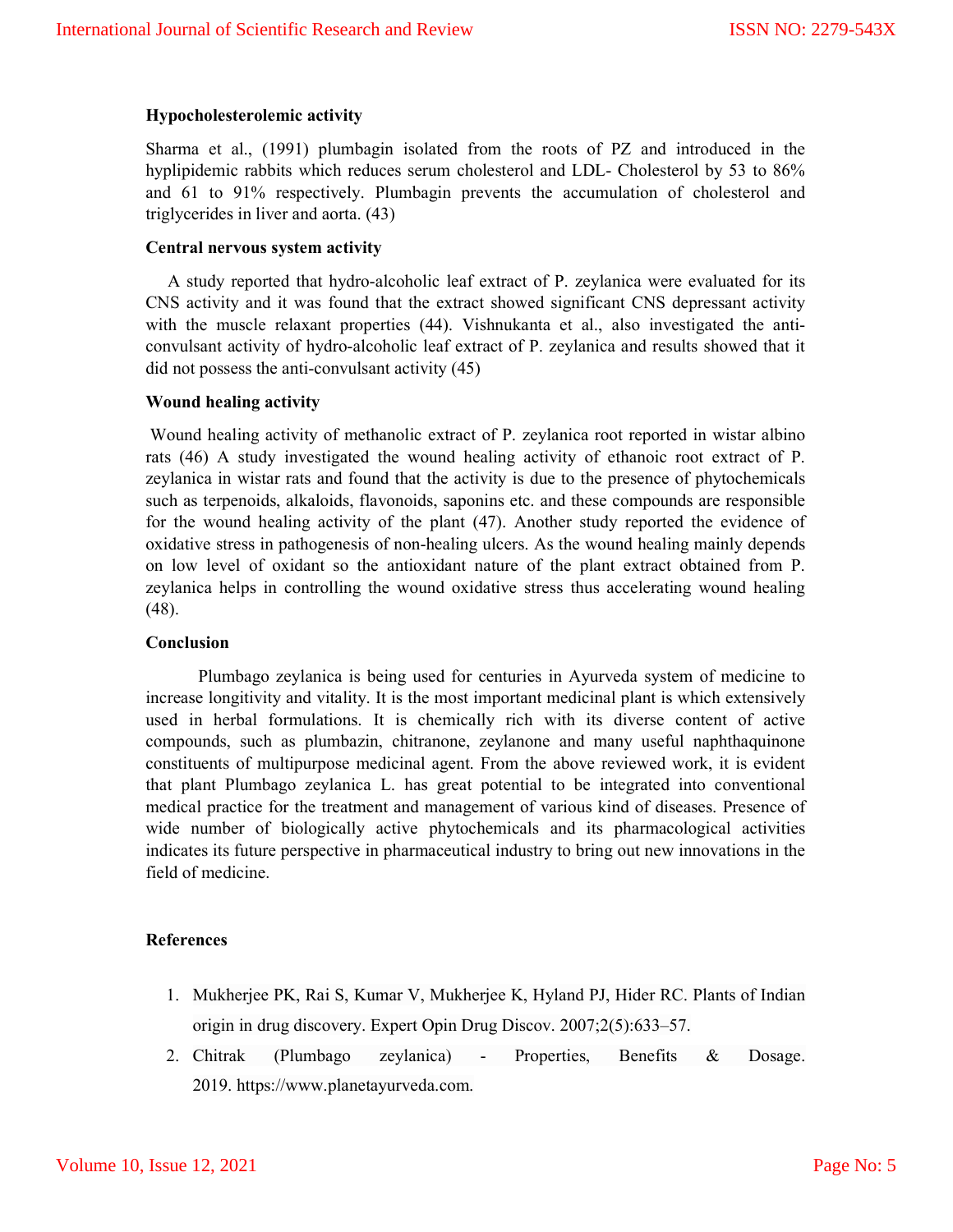- 3. Jijhotiya A. Madhuri. Goyal S. qualitative and quantitative phytochemical estimation of leaves extracts of plant Plumbago zeylanica. Int J Recent Sci Res. 2018;9(1):23249–52.
- 4. Herbal medicinal plant-Chitrak. www.dabur.com/in/en-us/about/science-of ayurveda/herbal-medicinal-plants/chitrak-plant.
- 5. Jain, Paras & Sharma, Hanuman Prasad & Basri, Fauziya & Baraik, Binit & Kumari, Soni. (2014). Pharmacological Profiles of Ethno-Medicinal Plant: Plumbago zeylanica L. - A Review. International Journal of Pharmaceutical Sciences Review and Research. 24. 157-163.).
- 6. Azad Chowdhury AK, Sushanta KC, Azadkhan AK. Antifertility activity of Plumbago zeylanica Linn. Root. Indian J Med Res 1982; 76: 99–101.)
- 7. Premakumari P, Rathinam K, Santhakumari G. Antifertility activity of Plumbagin. Indian J Med Res 1977; 65: 829–38).
- 8. Siva Kumar V, Niranjali Devaraj S. Protective effect of Plumbago zeylanica against cyclophosphamide-induced genotoxicity and oxidative stress in Swiss albino mice. Drug Chem Toxicol 2006; 29: 279-88
- 9. Demma J, Engidawork E, Hellman B. Potential genotoxicity of plant extracts used in Ethiopian traditional medicine. J Ethnopharmacol 2009; 122: 136-42.)
- 10. Demma J, Hallberg K, Hellman B. Genotoxicity of plumbagin and its effects on catechol and NQNO-induced DNA damage in mouse lymphoma cells. Toxicol In Vitro 2009; 23: 266-71.
- 11. Premakumari P, Rathinam K, Santhakumari G. (1977) Antifertility activity of Plumbagin. Indian J Med Res 1; 65: 829–38)
- 12. Siva Kumar V, Niranjali Devaraj S.(2006) Protective effect of Plumbago zeylanica against cyclophosphamide-induced genotoxicity and oxidative stress in Swiss albino mice. Drug Chem Toxicol 29: 279-88.
- 13. Goutam M.P. and Shubhra Goutam, (2006), Analysis of Plant Poisons, Selective & Scientific Books, New Delhi, p 473).
- 14. Kumar Ganesan and Sharmila Banu Gani, (2013), Ethno medical and Pharmacological Potentials of Plumbago zeylanica L- A Review, AJPCT1(3),313-337.
- 15. Satyavati GV, Gupta AK and Tondon N (1987) Medicinal plants of India. Indian Council of Medical Research, New Delhi, 1st ed. (vol.2), 1987)
- 16. Kapoor LD (1990) Handbook of Ayurveda Medicinal plants. CRC Press, London.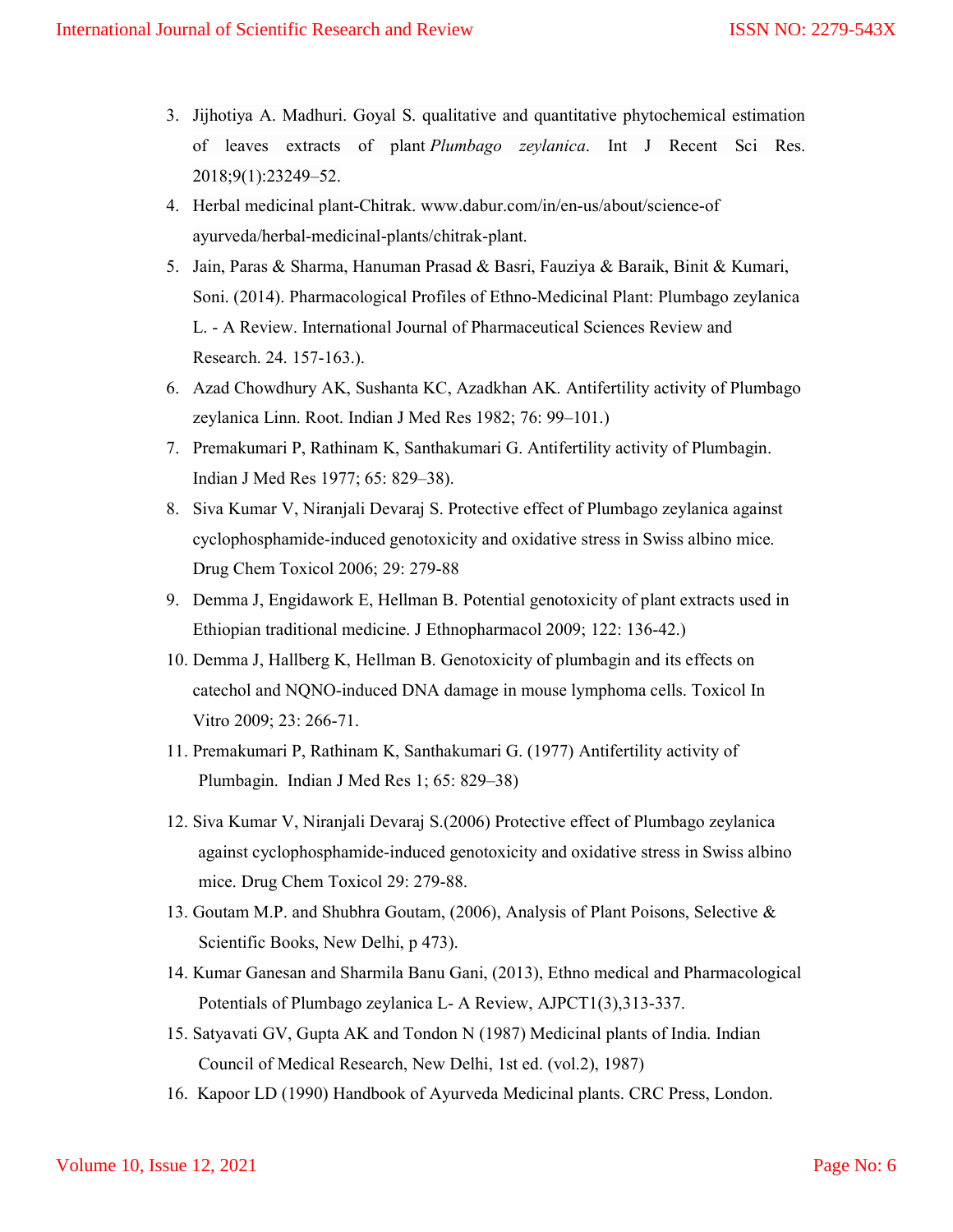- 17. Gunaherath GMKB, Gunatilaka AAL, Sultanbawa MU and Balasubramaniam S (1983). 2(3)-tetrahydro-3,3'-biplumbagin: A naphthalenone and other constituents from Plumbago zeylanica. Phyto- chemistry. 22(50: 1245-12472)
- 18. Jain P, Sharma HP, Singh P. (2020) Antifungal, antioxidant and phytochemical analysis of Plumbago zeylanica Linn. Vegetos.;33(2):247–57.
- 19. Ogunleye AB, Akinneye JO. (2019) Antibacterial activity of the ethanoic root bark extract of *Plumbago zeylanica* (Linn.). Int J Res Sci Innov.;6(10):149–54.
- 20. Shweta S, Dubey S (2015) Antimicrobial activity of leaves extract of Plumbago zeylanica plant against known drugs. Int J Res Stud Biosci.;3(6):1–6.
- 21. Singh M, Pandey A, Sawarkar H, Gupta A, Gidwani B, Dhongade H, (2017) et al. Methanolic extract of *Plumbago zeylanica*: a remarkable antibacterial agent against many human and agricultural pathogens. Aust J Pharm.; 1:18–22.
- 22. Azad Chowdhury AK, Sushanta KC, Azadkhan AK. (1982) Antifertility activity of Plumbago zeylanica Linn. Root. Indian J Med Res ; 76: 99–101.
- 23. Edwin S, Joshi SB, Jain D C. (2009) Antifertility activity of leaves of Plumbago zeylanica Linn. in female albino rats. Eur J Contracep Reprod Health Care; 14: 233- 239.
- 24. Premakumari P, Rathinam K, Santhakumari G. (1977) Antifertility activity of Plumbagin. Indian J Med Res 65: 829–38.
- 25. Tiwari KC, Majumder R, Bhattacharjee S. (1982 Folklore information from Assam for family planning and birth control. Int J Crude Drug Res; 20: 133-7.
- 26. Kamboj VP, Dhawan BN. (1982) Research on plants for fertility regulation in India. J Ethnopharmacol; 6: 191-26. 82.
- 27. Devarshi P, Patil S, Kanase A. (1991) Effects of Plumbago zeylanica root powder induced pre-implantationary loss and abortion on uterine luminal proteins in albino rats. Indian J Exp Biol 1; 29: 521–2.
- 28. Gebre-Mariam T, Neubert R, Schmidt PC, Wutzler P, Schmidtke M .(2006) Antiviral activities of some Ethiopian medicinal plants used for the treatment of dermatological disorders. J Ethnopharmacol. 2006;104(1-2):182-7
- 29. Dai Y, Hou LF, Chan YP, Cheng L, But PP. (2004) Inhibition of immediate allergic reactions by ethanol extract from Plumbago zeylanica stems. Biol Pharm Bull. r;27(3):429-32.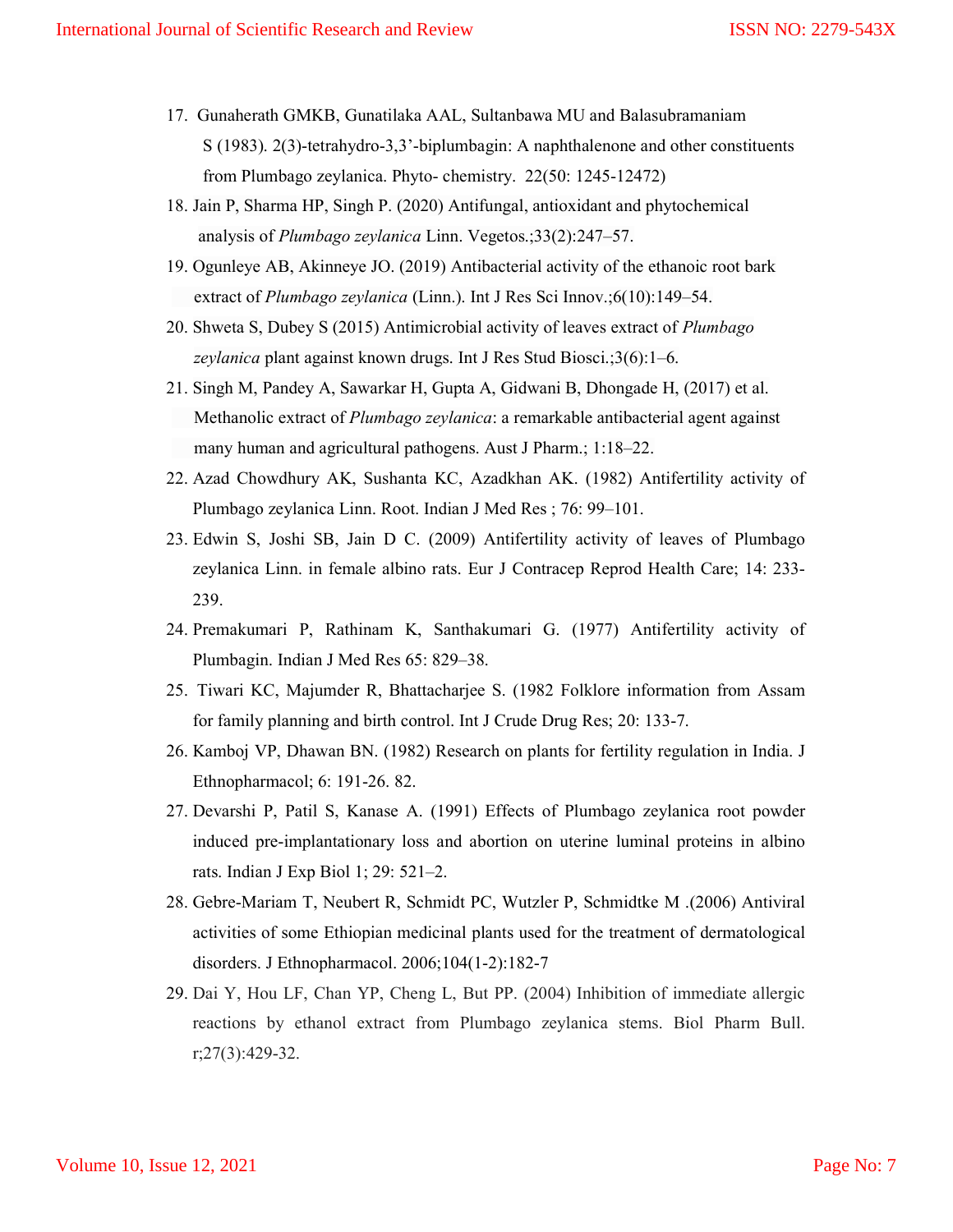- 30. Simonsen HT, Nordskjold JB, Smitt UW, Nyman U, Palpu P, Joshi P, Varughese G. (2001) In vitro screening of Indian medicinal plants for antiplasmodial activity. J Ethnopharmacol; 74: 195–204.
- 31. Madhava Chetty K, Sivaji K, Sudarsanam G, Hindu Sekar P (2006) Pharmaceutical studies and therapeutic uses of Plumbago zeylanica L. Roots (Chitraka, Chitramulamu). Ethnobot Leaflets; 10: 294–304.
- 32. Patil SV, Patil CD, Salunkhe RB, Salunke BK. (2010) Larvicidal activities of six plants extracts against two mosquito species, Aedes aegypti and Anopheles stephensi. Trop Biomed; 27: 360-65. 5.
- 33. Patil CD, Patil SV, Salunke BK, Salunkhe RB. (2011) Bio efficacy of Plumbago zeylanica (Plumbaginaceae) and Cestrum nocturnum (Solanaceae) plant extracts against Aedes aegypti (Diptera: Culicide) and nontarget fish Poecilia reticulata. Parasitol Res; 108: 1253-63
- 34. Maniafu BM, Wilber L, Ndiege IO, Wanjala CC, Akenga TA. (2009) Larvicidal activity of extracts from three Plumbago spp against Anopheles gambiae. Memorias do Instituto Oswaldo Cruz; 104: 813-7
- 35. Teshome K, Mariam TG, Asres K, Perry F, Engidawork E (2008). Toxicity studies on dermal application of plant extract of Plumbago zeylanica used in Ethiopian traditional medicine. J. Ethnopharmacol., 117: 236-248.
- 36. Chen, Y.C., Tsai, W.J., Wu, M.H., Lin, L.C. and Kuo, Y.C. (2007). Suberosinn inhibit proliferation of human peripheral blood mononuclear cells through the modulation of the transcription factor NF/AT and NF/Kappa. British Journal of Pharmacology, 150 (3): 298-312.
- 37. Vishnukanta and Rana. (2008). AC: Analgesic and anti-inflammatory activity of hydro alcoholic extract of Plumbago zeylanica leaf extract. Pharmacognosy Magzine, Jul-Sep; 15 (Suppl.): S133- 136.
- 38. Sheeja, E., Joshi, S.B. and Jain, D.C. (2010). Bioassay guided isolation of antiinflammatory & anti compound from Plumbago zeylanica leaf. Pharmaceutical Biology, 48; 381-7.
- 39. Dang, G.K., Parekar, R.R., Kamal, S.K., Scindia, A.M. and Rege, N.N. (2011). Ant inflammatory activity of phyllanthus emblica, Plumbago zeylanica& cyperus rotundus in acute models of inflammation. Phytotherapy Research, 25: 904-8.